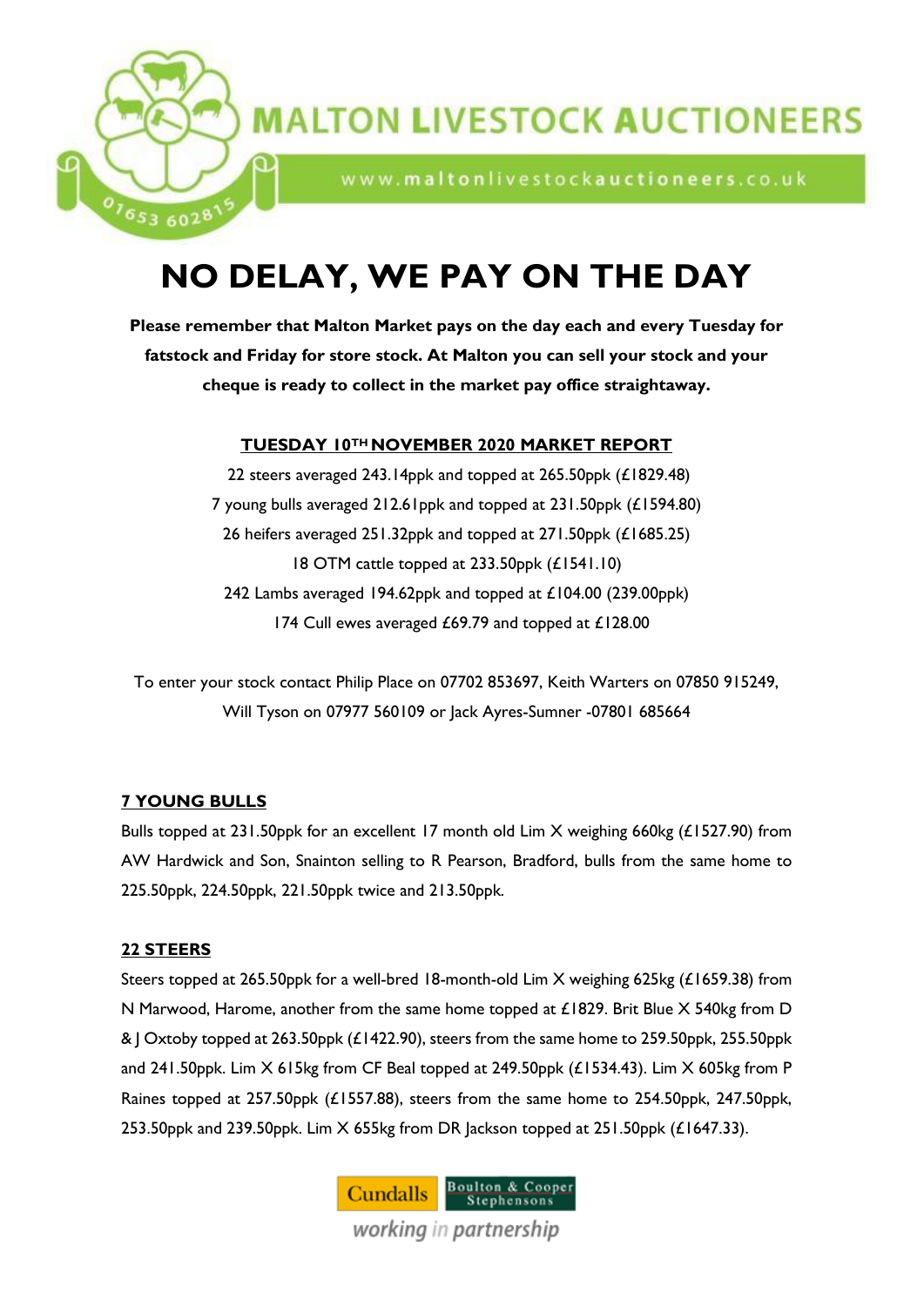Brit Blue X 585kg from W & L Thompson topped at 255.50ppk (£1494.68). Lim X 660kg from EC & A Tyson topped at 201.50ppk (£1329.90).

# **26 HEIFERS**

Heifers topped at 271.50ppk for an excellent 20 month old Parth X weighing 545kg (£1479.68) from J R Gardiner, Carnaby selling to R Pearson, Bradford, also topping at 271.50ppk a Brit Blue X 580kg (£1574.70) from J & R Waind, Brawby, selling to R Pearson, Bradford, heifers from the same home to 269.50ppk, 267.50ppk and 263.50ppk. Lim X 545kg from OJ & J Barker topped at 259.50ppk (£1414.28). Lim X 525kg from CF Beal topped at 241.50ppk (£1267.88). Lim X 565kg from N Marwood topped at 266.50ppk (£1505.73), heifers from the same home to 257.50ppk and 249.50ppk. Lim X 470kg from AW Hardwick topped at 257.50ppk (£1210.25). Char X 560kg from W & L Thompson topped at 269.50ppk (£1509.20).

# **18 OTM CATTLE**

# **3 OTM cattle (over 30 months and under 72 months of age)**

Lim X 680kg from A & E Grice, Westerdale topped at 163.50ppk (£1111.80) selling to JA Jewitt. AA X 645kg from TH Scaling topped at 119.50ppk (£770.78). Lim X 485kg from J Scott topped at 83.50ppk (£404.98).

# **13 Older cull cows (over 72 months old)**

Lim X 855kg from A & E Grice, Westerdale topped at 136.50ppk (£1167.08) selling to JA Jewitt, Spennymoor. Char X 755kg from CS Snowdon topped at 128.50ppk (£970.18). Lim X 625kg from TH Scaling topped at 126.50ppk (£790.63). Lim X 625kg from DA & EM Dowsland topped at 118.50ppk (£740.63). Sim X 715kg from D Wilson topped at 111.50ppk (£797.23). BA X 655kg from TH Burton topped at 107.50ppk (£704.13). Lim X 520kg from NP Turnbull topped at 109.50ppk (£569.40). FR X 685kg from GF Winter topped at 109.50ppk (£750.08).

# **1 OTM Bull**

Lim X 1120kg from DA Milner, Leavening topped at 133.50ppk (£1495.20).

#### **1 OTM Heifer**

Lim X 660kg from N Marwood, Harome topped at 233.50ppk (£1541.10) selling to JA Jewitt, Spennymoor.

# **242 LAMBS**

Lambs topped at 239.00ppk for a pen of well finished Texel  $X$  41kg (£98.00) from JR Metcalfe, Foston on the Wold, selling to R Agar, Ilkley. Char X 42kg from JR Dransfield topped at 233.00ppk ( $E$ 98.00). Texel X 32kg from T Swallow topped at 231.00ppk ( $E$ 74.00).

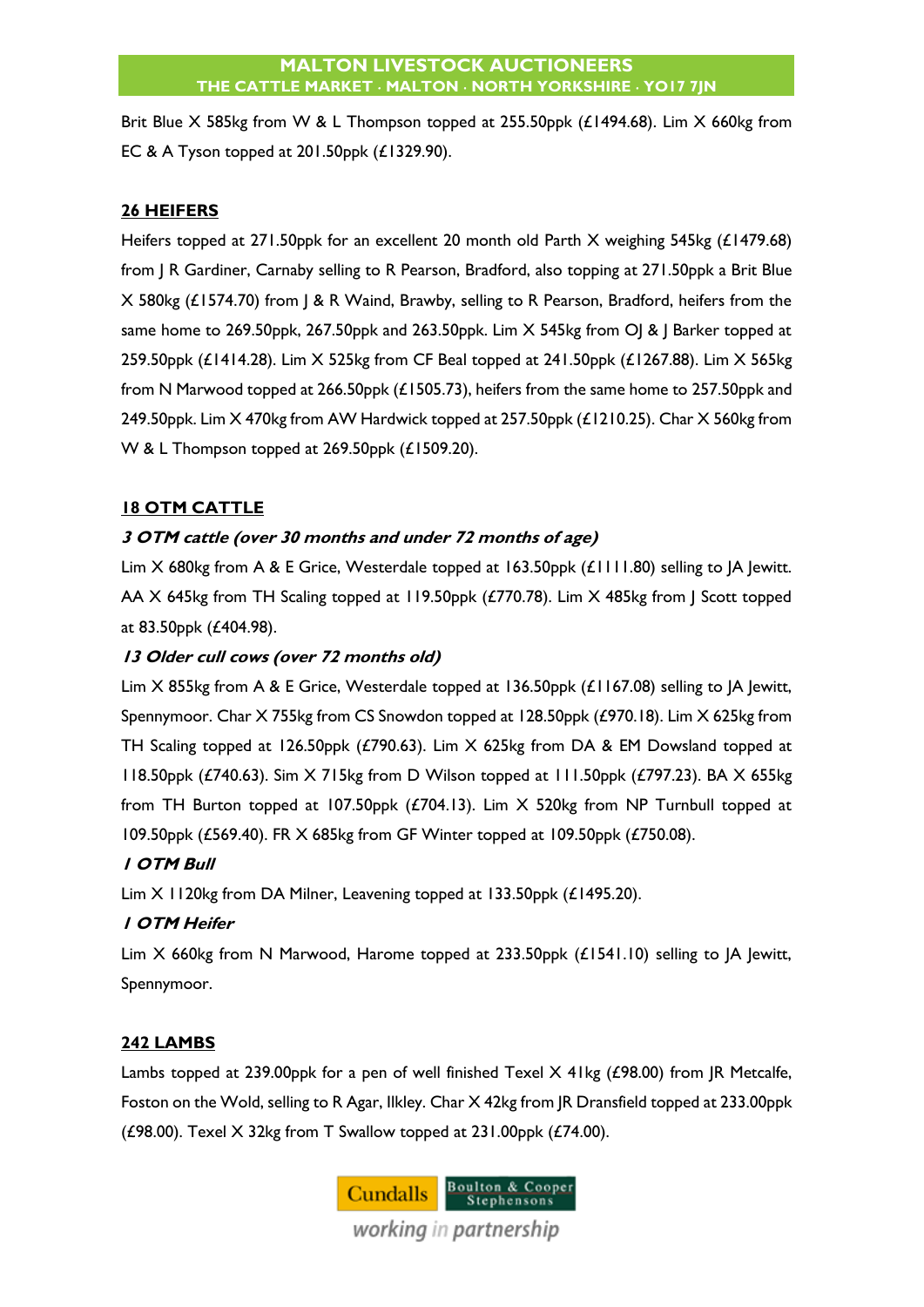Texel X 40kg from C Lumley topped at 208.00ppk (£83.00). Texel X 44kg from P Beal topped at 200.00ppk (£88.00). Texel X 46kg from RN Smith topped at 198.00ppk (£89.00). Texel X 51kg from J Wildsmith topped at 196.00ppk (£100.00).

#### **Top PPH - £104.00**

Lambs topped at **£104.00** (60kg) from I & S Davison. Texel X from P Beal topped at £100.00 (54kg). Texel X from | Wildsmith topped at  $£100.00$  (51kg). Char X from |R Dransfield topped at £98.00 (42kg). Texel X from JR Metcalfe topped at £98.00 (41kg). Texel X from Tom Swallow topped at £95.00 (51kg). Suff X from GM & JP Midgley topped at £94.00 (52kg). Suff X from S Taylor topped at £93.50 (50kg). Texel X from TA Robson topped at £93.00 (48kg). Texel X from RN Smith topped at £90.00 (46kg).

#### **15 CULL EWES**

#### **Ewes Av. £69.79**

Mule X topped at £74.00. 38 ewes averaged £61.21. Top price PA & SJ Teasdale. Suffolk X topped at £128.00. 57 ewes averaged £83.54. Top price WG Coleman. Texel X topped at £100.00. 37 ewes averaged £77.70 Top price Derek Allen. Char X topped at £95.00. 18 ewes averaged £72.33. Top price I & S Davison. Lleyn X topped at £58.00. I ewe averaged £58.00. Top price BJ Wharton. Swale topped at £26.00. 13 ewes averaged £25.64. Top price DA & EM Dowsland. Other X topped at £68.00. 25 ewes averaged £55.00. Top price HM Holloway. FRIDAY 6th NOVEMBER 2020 MARKET REPORT

#### **STORES – FRIDAY 6TH NOVEMBER 2020**

#### FORWARD - 146 CATTLE - 927 Sheep

There was a large entry of good quality suckled calves, and store cattle which passed through the ring, with 146 cattle sold.

On the same day the store lamb trade was very buoyant with space around the ringside at a premium a quality show of 1000 lambs passing through the ring to average £68.82 some £6.00 / head up on last year

#### **Suckler bulls**

Limousin x bull to £1330 – FA Burton & Son, Cottam British x Blue bulls to £940 – TH Burton, Staxton Saler x bulls to  $£510 -$  Lupton Bros, Wass Blonde X bull to £1050, (£925) – PM Gibson, Bridlington

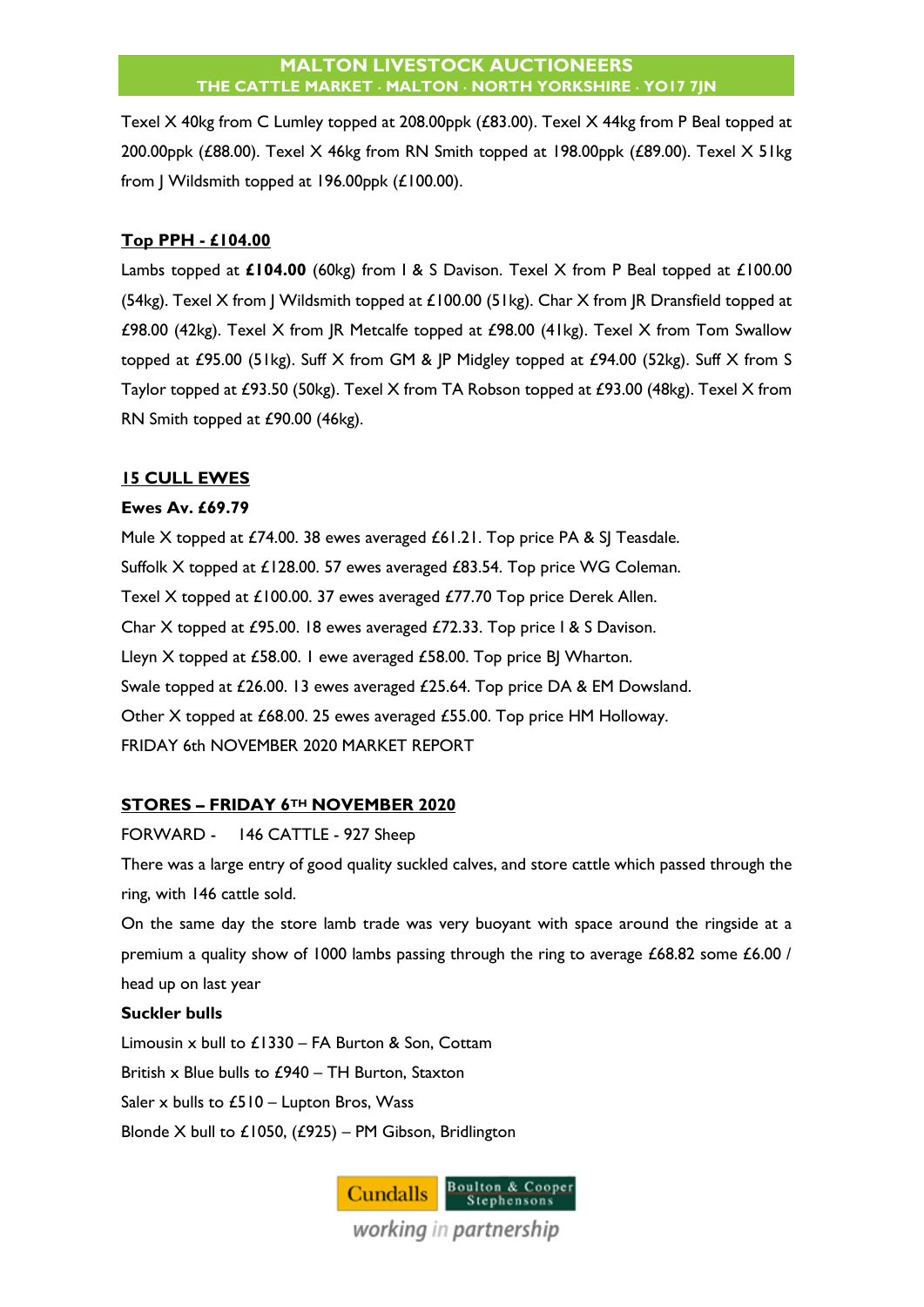#### **Suckler steers**

Aberdeen Angus steers to £965.00- JS Simpson, Harwood Dale Limousin steer to £1115.00- AE Grice, Westerdale British Blue steer to £1240.00- RW Harrison, Thorpe Bassett

#### **Suckler Heifers**

British Blue heifers to £1120 – RW Harrison, Thorpe Bassett Limousin x heifer to £1250.00- EDJ & & P Nesom, Pickering BAX heifer to £930 - PM Gibson, Bridlington

#### **927 store lambs averaged £78.18**

Texel x gimmer lambs to £82.00 – J Wildsmith, Fadmoor. (£75.81) Texel x store lambs to £104.00 - N Hayton, Ness. (£79.49) Beltex x store lambs to £85.00 – HD Featherstone, Farndale Suffolk x store lambs to £80 – FH Stephenson, Londesborough

Please note the next sale of store cattle and lambs will be this Friday 13th November 2020.

Will Tyson on Behalf of Malton Livestock Auctioneers

**Mobile: 07977 560109 Office: 01653 697820**

#### **Young Bulls – Sale commencing – 11.00am**

| Prices per kilogram    |              |     |        |        |         |
|------------------------|--------------|-----|--------|--------|---------|
| ' ype                  | Weight       | No. | From   | To     | Average |
| Medium                 | 551-650kg    |     | 224.50 | 224.50 | 224.50  |
| Heavy                  | $65$ l kgs + |     | 91.50  | 231.50 | 210.63  |
| <b>Overall Average</b> |              |     |        |        | 212.61  |

Prices per head

| $\mathbf{\tau}_{\texttt{VDe}}$ | Weight     | No. | From    | To      | Average |
|--------------------------------|------------|-----|---------|---------|---------|
| Medium                         | 551-650kg  |     | 1448.03 | 1448.03 | 1448.03 |
| Heavy                          | $65$ lkg + |     | 320.25  | 1594.80 | 1353.27 |
| <b>Overall Average</b>         |            |     |         |         | 1366.71 |

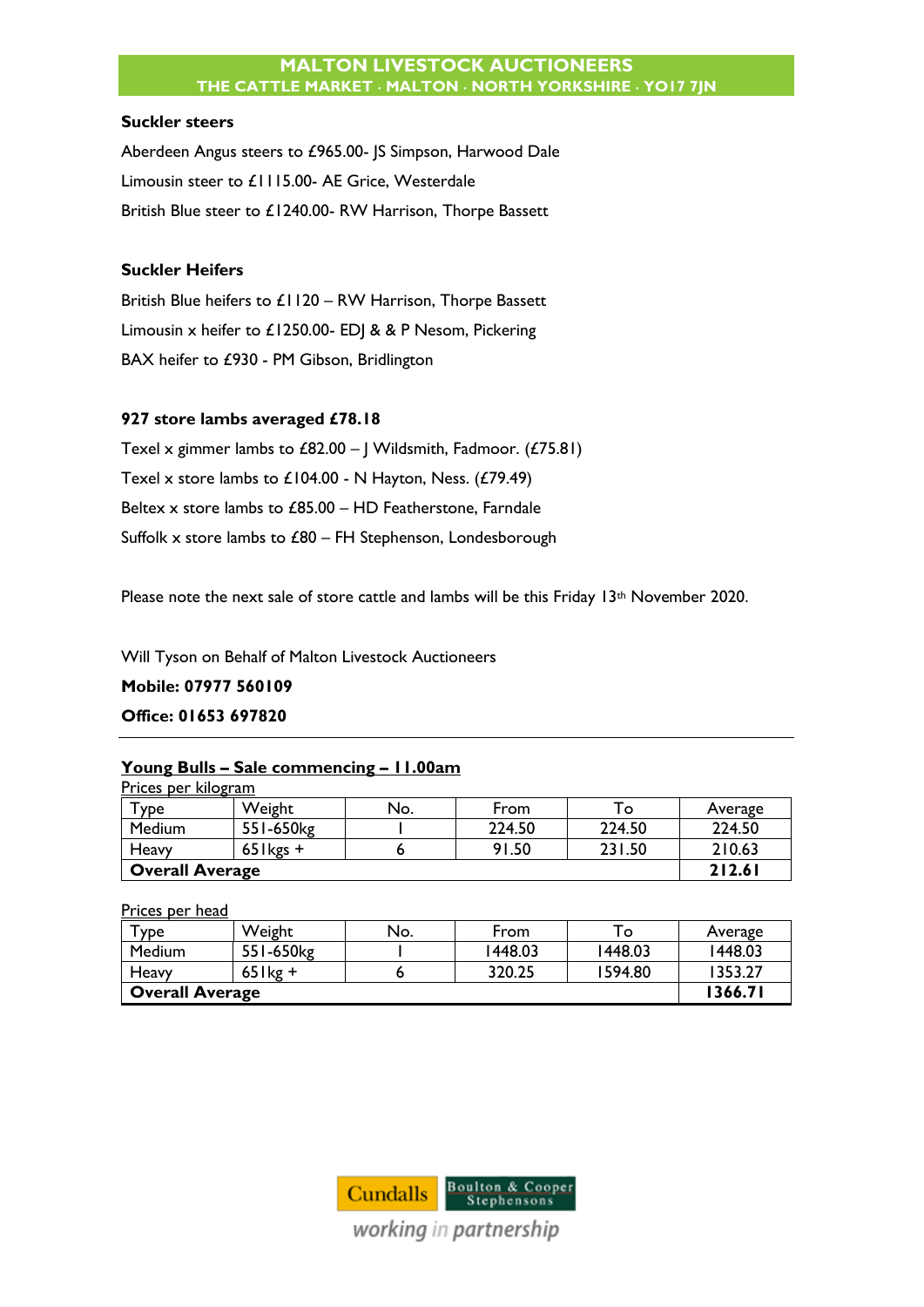#### **Clean Cattle - Sale commencing after the young bulls**

# **Prime Steers**

Prices per kilogram

| $\tau_{\texttt{ype}}$  | Weight         | No. | From   | To     | Average |
|------------------------|----------------|-----|--------|--------|---------|
| Light                  | 370-550kg      |     | 263.50 | 263.50 | 263.50  |
| Medium                 | $551 - 650$ kg |     | 225.50 | 265.50 | 251.21  |
| Heavy                  | $65$ kgs +     |     | 162.50 | 259.50 | 231.64  |
| <b>Overall Average</b> |                |     |        |        | 243.14  |

Prices per head

| $T$ ype                | Weight         | No. | From    | To:     | Average |
|------------------------|----------------|-----|---------|---------|---------|
| Light                  | 370-550kg      |     | 1422.90 | 1422.90 | 1422.90 |
| <b>Medium</b>          | $551 - 650$ kg |     | 1390.28 | 1659.38 | 1520.86 |
| Heavy                  | $65$ l kgs +   |     | 1080.36 | 1829.48 | 1558.40 |
| <b>Overall Average</b> |                |     |         |         | 1531.68 |

# **Prime Heifers**

Prices per kilogram

| Туре                   | Weight                    | No. | From   | To     | Average |
|------------------------|---------------------------|-----|--------|--------|---------|
| Light                  | $330 - 500$ kg            |     | 257.50 | 257.50 | 257.50  |
| Medium                 | $501 - 590$ <sub>kg</sub> |     | 184.50 | 271.50 | 252.52  |
| Heavy                  | $59$ lkg +                |     | 191.50 | 267.50 | 248.50  |
| <b>Overall Average</b> |                           |     |        |        | 251.32  |

Prices per head

| ™уре                   | Weight         | No. | From    | To.     | Average |
|------------------------|----------------|-----|---------|---------|---------|
| Light                  | $330 - 500$ kg |     | 1210.25 | 1210.25 | 1210.25 |
| <b>Medium</b>          | $501 - 590$ kg |     | 1079.33 | 1574.70 | 1394.08 |
| Heavy                  | $59$ lkg +     |     | 1359.65 | 1685.25 | 1563.98 |
| <b>Overall Average</b> | 1439.23        |     |         |         |         |

# **OTM Cattle – sale commencing after clean cattle**

Prices per kilogram

| $\tau_{\rm YDe}$  | Age          | No. | From   | To     | Average |
|-------------------|--------------|-----|--------|--------|---------|
| <b>OTM Heifer</b> |              |     | 233.50 | 233.50 | 233.50  |
| <b>OTM Bull</b>   |              |     | 133.50 | 133.50 | 133.50  |
| Cull cows         | 30-72 months |     | 83.50  | 163.50 | 126.38  |
| <b>Cull Cows</b>  | Over 72 mths |     | 67.50  | 136.50 | 110.55  |
|                   |              |     |        |        | 121.73  |

Prices per head

| $\mathsf{r}_{\mathsf{ype}}$ | Age          | No. | From    | To      | Average |
|-----------------------------|--------------|-----|---------|---------|---------|
| <b>OTM Heifer</b>           |              |     | 1541.10 | 1541.10 | 1541.10 |
| <b>OTM Bull</b>             |              |     | 1495.20 | 1495.20 | 1495.20 |
| Cull cows                   | 30-72 months |     | 404.98  | 1111.80 | 762.52  |
| <b>Cull Cows</b>            | Over 72 mths | 13  | 351.00  | 1167.08 | 725.40  |
|                             |              |     |         |         | 819.66  |



working in partnership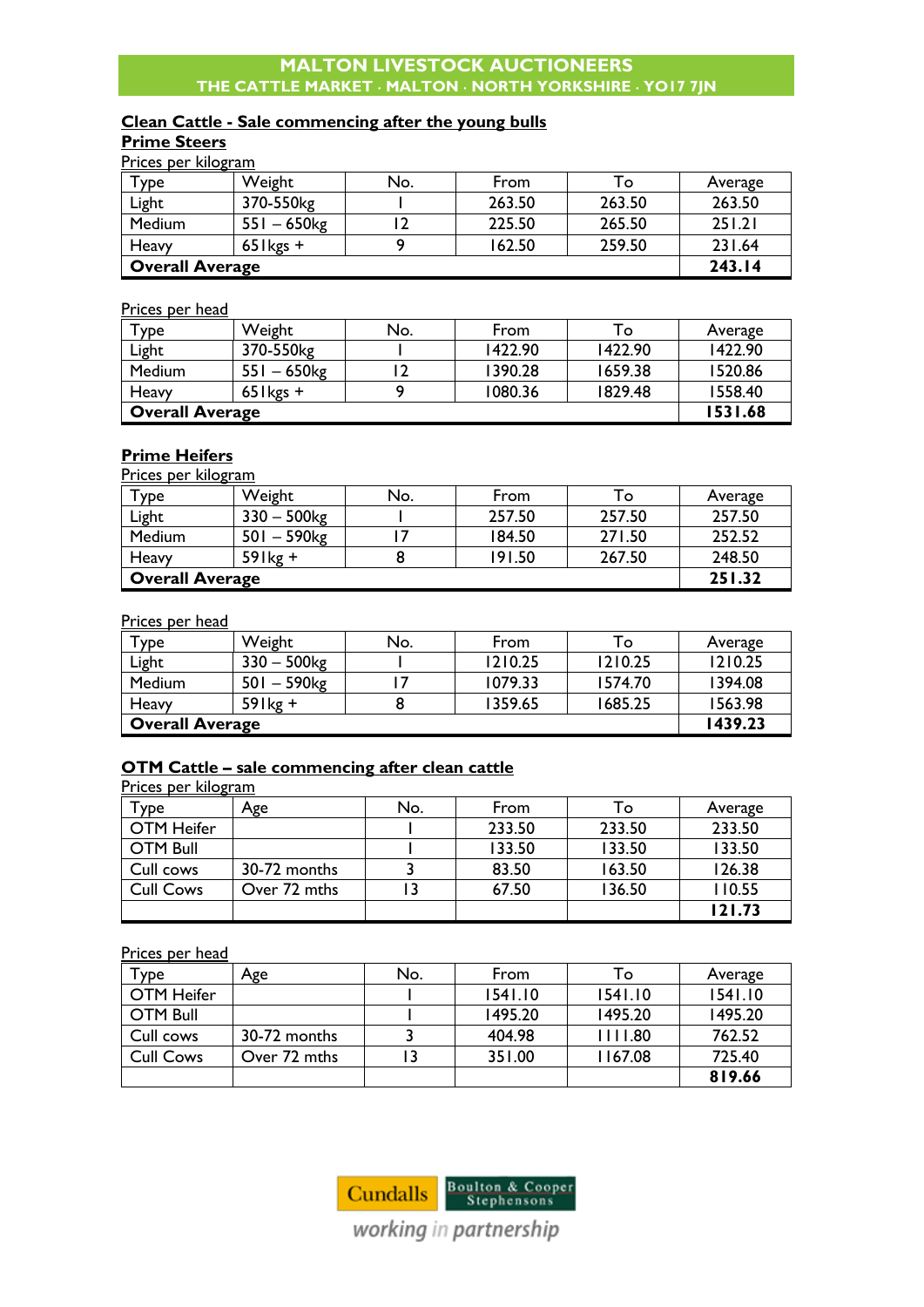#### **Finished Sheep – Sale Commencing 12.30pm**

# **Prime Lambs**

Prices per kilogram

| Type                   | Weight                    | No. | From   | To     | Average |
|------------------------|---------------------------|-----|--------|--------|---------|
| Light                  | 25.5-32.0kg               |     | 231.00 | 231.00 | 231.00  |
| Standard               | $32.1 - 39$ <sub>kg</sub> | 23  | 168.00 | 200.00 | 191.07  |
| Medium                 | 39.1-45.5kg               | 132 | 183.00 | 239.00 | 199.54  |
| Heavy                  | $45.6 - 52kg$             | 80  | 180.00 | 202.00 | 187.64  |
| Other                  | $52kg +$                  |     | 173.00 | 185.00 | 180.95  |
| <b>Overall Average</b> |                           |     |        |        | 194.62  |

Prices per head

| Type                   | Weight                    | No. | From   | To     | Average |
|------------------------|---------------------------|-----|--------|--------|---------|
| Light                  | 25.5-32.0kg               |     | 74.00  | 74.00  | 74.00   |
| Standard               | $32.1 - 39$ <sub>kg</sub> | 23  | 64.00  | 78.00  | 72.52   |
| Medium                 | 39.1 - 45.5 kg            | 132 | 73.00  | 98.00  | 85.15   |
| Heavy                  | $45.6 - 52$ kg            | 80  | 84.00  | 100.00 | 90.58   |
| Other                  | $52kg +$                  |     | 100.00 | 104.00 | 101.33  |
| <b>Overall Average</b> |                           |     |        |        | 85.07   |

#### **Store Sheep and Culls – sale commencing after prime hoggs**

Prices per head

| <b>YDe</b>                           | NO.                            | -rom | ╰     | Average                         |
|--------------------------------------|--------------------------------|------|-------|---------------------------------|
| $\mathsf{Lull}$ $\mathsf{F}$<br>Ewes | $\overline{\phantom{a}}$<br>74 | 8.00 | 28.00 | ה י<br>$\mathbf{a}$<br>$\cdots$ |

#### **FRIDAY 13th NOVEMBER 2020**

#### **SPECIAL AUTUMN SALE OF BREEDING CATTLE**

12 AA and AA x in calf heifers and cows

15 lim, BB and BA x in calf cows with calves at foot

Other Bulling heifers and store cattle as forward on the day

#### **Sheep 11.00am**

50 Texel x lambs – JB Wood & Son, Rudland

130 Texel x lambs – I Swallow, Kilnwick

40 Texel x store lambs – HD Featherstone, Farndale

25 Store lambs – SD Featherstone, Farndale, 70 Suff x lambs – JH Malthouse, Hackness

40 Char x Texel lambs – PR Wilkinson, Pennyholme, Fadmoor

200 Texel x lambs - DR Brotherton, Whitwell On The Hill

70 Suff x lambs – J Halkon, Nawton, 50 Texel x lambs – GD Stephenson,

81 Texel x store lambs – Bentley Brothers, Salton

40 Suffolk x lambs – RE & BJ Potter, Farndale

20 Suffolk x lambs – CV Goodwill, Middleton, 100 Texel x lambs – Garrowby Estates

40 Texel lambs – N Hayton, Ness, 10 Texel lambs – K Hodgson, Thornton Le Dale



working in partnership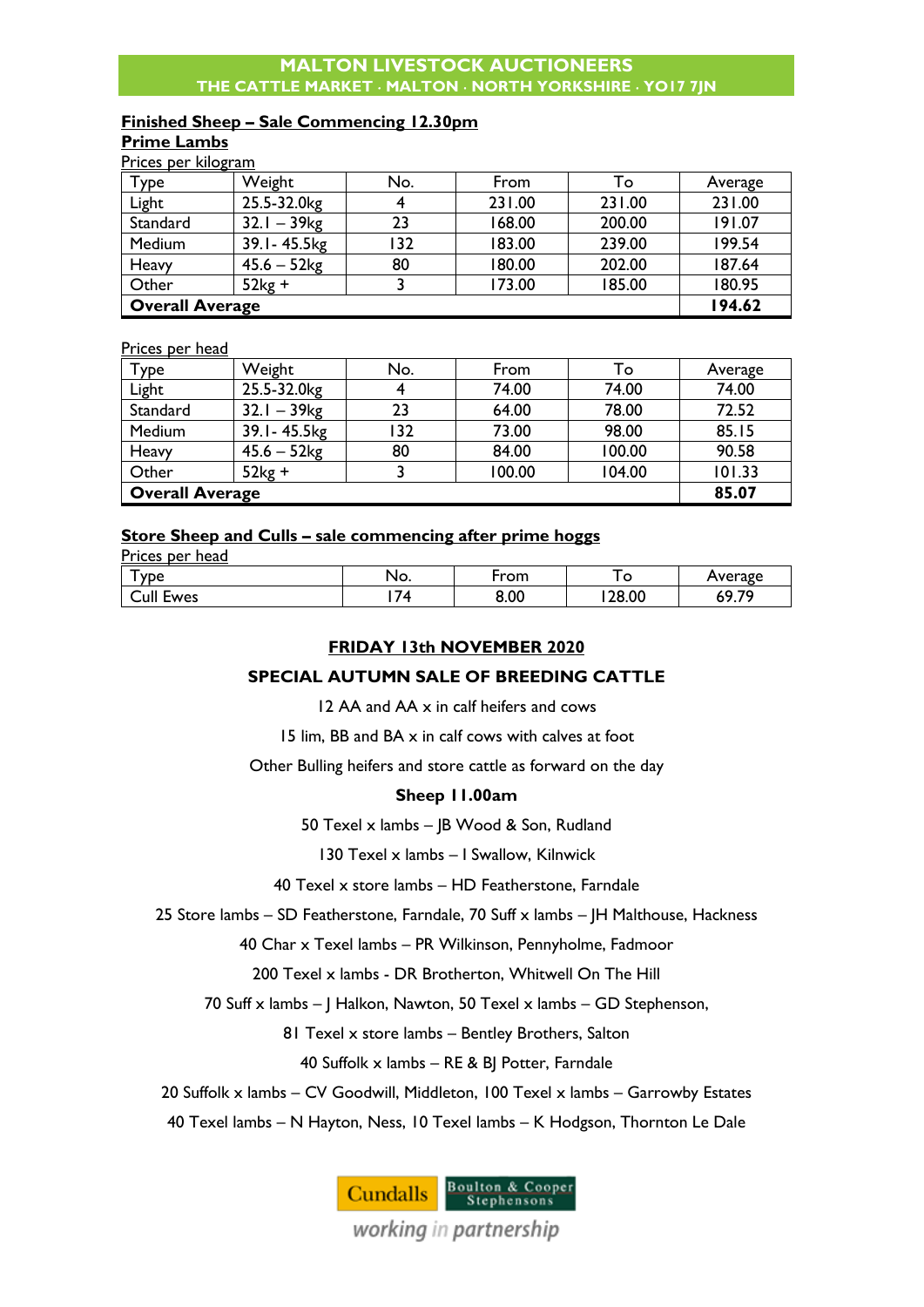#### **COVID 19 Updated Guidance as at 02/11/2020**

Following updated government guidance, it is noted that markets have been acknowledged as essential and critical businesses in the food supply chain. However, we have a responsibility to conduct our sales in a way that minimises the risk to our staff and clients of contracting Covid-19. Therefore, from the 5<sup>th</sup> November 2020 Malton Livestock Auctioneers will adopt the following precautions:

- 1. Attendance at markets MUST be restricted to those conducting business and only 1 representative per business should be allowed to enter the site
- 2. A strict "Drop and Go" policy for vendors is implemented at both fatstock and store stock sales.
- 3. Market sales will be restricted to the sale of livestock sales of machinery, fur & feather, furniture Etc, are postponed until further notice.
- 4. We will continue to hold sales of prime stock every Tuesday
- 5. We will continue to hold sales of store cattle and store lambs every Friday.
- 6. Market users must ensure strict Social Distancing (minimum of 2 metres).
- 7. Market users are reminded that the wearing of face coverings is NOT a substitute for the need to maintain Social Distancing at all times.
- 8. Face coverings must be worn by everyone attending the site, at all times (this includes market staff) – exemptions are permitted for anyone with a medical condition that allows a face covering not to be worn.
- 9. We will continue to provide hand washing facilities.
- 10. We will continue to keep a register of all attendees to the market.

#### **BACS PAYMENTS**

Please note that Malton Livestock Auctioneers now have the facility to pay vendors via BACS straight into your bank account. If you wish to be paid for your stock via BACS instead of receiving a cheque please contact the office on 01653 697820 or email your account number, sort code and name to [ann.welham@cundalls.co.uk.](mailto:ann.welham@cundalls.co.uk)

#### **MALTON MARKET REPORT**

Malton livestock auctioneers produce a weekly market report detailing all top prices, averages, and market trends in addition to detail on forthcoming sales and events throughout the year. If you would like to receive this weekly market report via email please email [will.tyson@cundalls.co.uk.](mailto:will.tyson@cundalls.co.uk) Alternatively the market report and other sale information is available online at [www.maltonlivestockauctioneers.co.uk](http://www.maltonlivestockauctioneers.co.uk/)